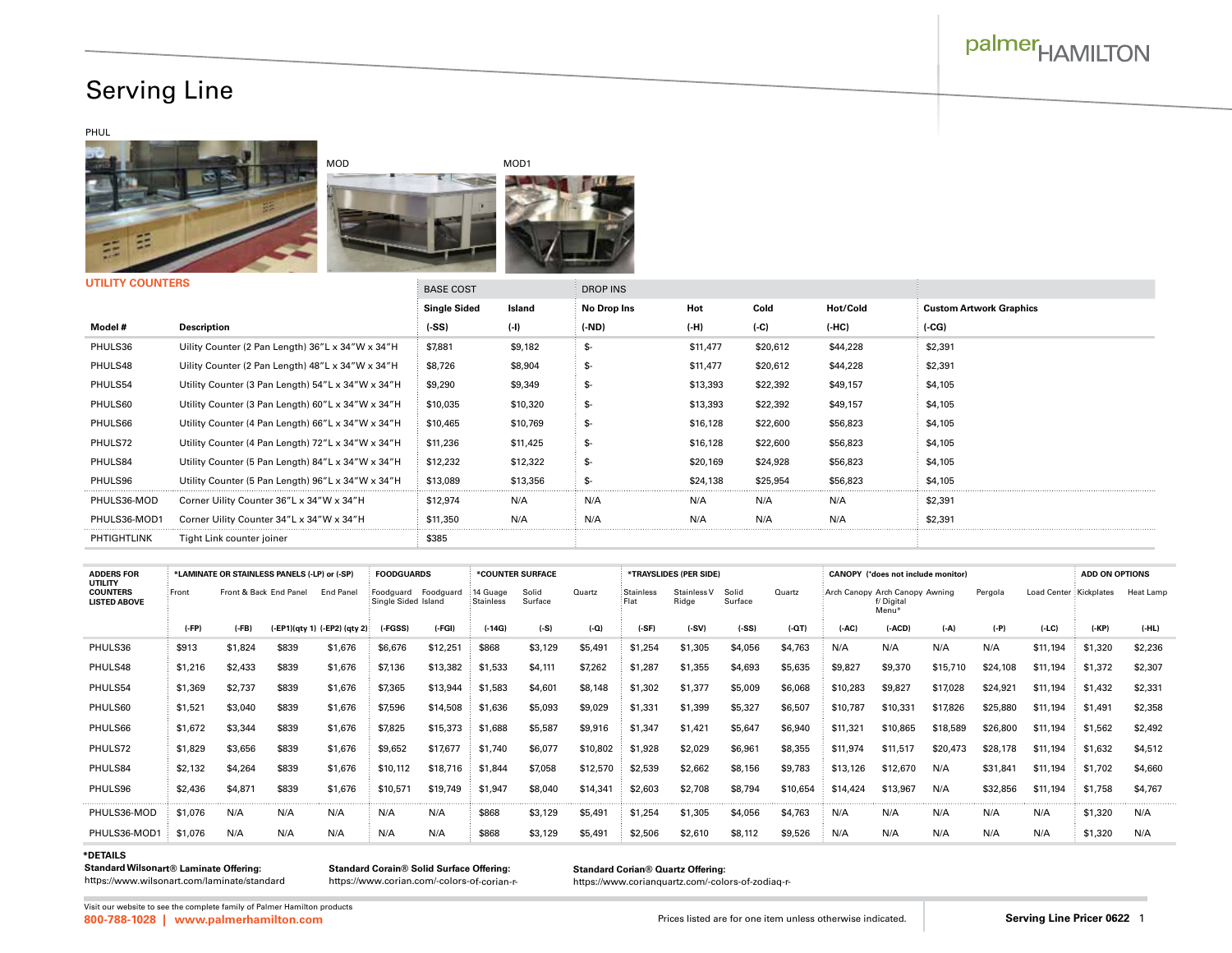# palmer<sub>HAMILTON</sub>

## Serving Line

PHCS





### CAS

| <b>CASHIER COUNTER</b> |                                                                              |          |         | *LAMINATE OR STAINLESS PANELS (-LP) or (-SP) |                  |            | *COUNTER SURFACE             |                      |          | *TRAYSLIDES (PER SIDE)   |                             |                      |         |  |
|------------------------|------------------------------------------------------------------------------|----------|---------|----------------------------------------------|------------------|------------|------------------------------|----------------------|----------|--------------------------|-----------------------------|----------------------|---------|--|
|                        |                                                                              |          | Front   | <b>End Panel</b>                             | <b>End Panel</b> | Kickplates | 14 Guage<br><b>Stainless</b> | <b>Solid Surface</b> | Quartz   | <b>Stainless</b><br>Flat | <b>Stainless V</b><br>Ridge | <b>Solid Surface</b> | Quartz  |  |
| Model #                | <b>Description</b>                                                           |          | $(-FP)$ | $(-EP1)$ (qty 1)                             | (-EP2) (qty 2)   | (-KP)      | $(-14G)$                     | (-S)                 | $(-Q)$   | $(-SF)$                  | $(-SV)$                     | $(-SS)$              | $(-QT)$ |  |
| PHCS30                 | In-line Cashier Station 30"L x 34"W x 34"H                                   | \$9,701  | \$762   | \$839                                        | \$1,676          | \$1,261    | \$816                        | \$2,636              | \$4,604  | \$1,236                  | \$1,284                     | \$3,740              | \$4,330 |  |
| <b>PHCS30-28</b>       | In-line Cashier Station 28"L x 34"W x 34"H                                   | \$9,701  | \$762   | \$839                                        | \$1,676          | \$1,261    | \$816                        | \$2,636              | \$4,604  | \$1,236                  | \$1,284                     | \$3,740              | \$4,330 |  |
| <b>PHCS30-42</b>       | In-line Cashier Station 42"L x 34"W x 34"H                                   | \$11,114 | \$1,064 | \$839                                        | \$1,676          | \$1,358    | \$920                        | \$3,618              | \$6,376  | \$1,269                  | \$1,331                     | \$4,375              | \$5,197 |  |
| <b>PHCS30-54</b>       | In-line Cashier Station 54"L x 34"W x 34"H                                   | \$12,418 | \$1,369 | \$839                                        | \$1,676          | \$1,432    | \$1,583                      | \$4,601              | \$8,148  | \$1,302                  | \$1,377                     | \$5,009              | \$6,068 |  |
| PHCS66-<br>MOD5457     | Cashier Station, Includes traffic rail and screen wall<br>66"L x 46"W x 34"H | \$15,023 | \$1,672 | \$839                                        | \$1,676          | \$1,562    | \$1,688                      | \$5,093              | \$9,029  | \$1,347                  | \$1,421                     | \$5,647              | \$6,940 |  |
| <b>TS51</b>            | Tray and Silverware Starter Counter<br>51"L x 24"W x 34"H                    | \$10,091 | \$1,369 | \$839                                        | \$1,676          | \$1,536    | \$2,708                      | \$7,006              | \$10,950 | N/A                      | N/A                         | N/A                  | N/A     |  |





DCC

|              | <b>RETAIL X-TENSION COUNTER</b>                         |          | Laminate or<br><b>Stainless Panels</b> | <b>Backlit Signage</b> | Kickplate | <b>Solid Surface</b> | Quartz   | <b>LED Portrait</b><br>Menu | Main Station<br>w/ Lock | Expanding<br>Sation w/ Lock |
|--------------|---------------------------------------------------------|----------|----------------------------------------|------------------------|-----------|----------------------|----------|-----------------------------|-------------------------|-----------------------------|
| Model #      | Description                                             |          | $( -LP)$ $(-SP)$                       | $(-BS)$                | $(-KP)$   | $(-S)$               | $(-Q)$   | (-LPM)                      | $(-LHD)$                | $(-ES)$                     |
| PHRXT72      | Mobile 72"L x 32"W x 36"H with 48" Slide-out<br>Counter | \$29,931 | \$6,640                                | \$3,834                | N/A       | \$12,837             | \$19,947 | \$1,113                     | \$4,250                 | \$4,294                     |
| PHRXT72-BB48 | 48"L Backabar/Deluxe Condiment                          | \$8,970  | \$4,108                                | N/A                    | \$1,372   | \$4,111              | N/A      | N/A                         | N/A                     | N/A                         |
| PHRXT72-BB54 | 54"L Backabar/Deluxe Condiment Standard                 | \$9,449  | \$4,413                                | N/A                    | \$1,432   | \$4,601              | N/A      | N/A                         | N/A                     | N/A                         |
| <b>DCC</b>   | <b>Condiment Cart</b>                                   | \$9,138  | \$3,196                                | N/A                    | \$1,432   | \$6,603              | N/A      | N/A                         | N/A                     | N/A                         |

#### **\*DETAILS**

**Standard Wilsonart® Laminate Offering:** https://www.wilsonart.com/laminate/standard **Standard Corain® Solid Surface Offering:** https://www.corian.com/-colors-of-corian-r-

**BASE COST ADDERS**

**BASE COST ADDERS**

**Standard Corian® Quartz Offering:** 

https://www.corianquartz.com/-colors-of-zodiaq-r-

**\*PANELS SIGNAGE KICKPLATE COUNTER SURFACE MENU HINGE DOOR**